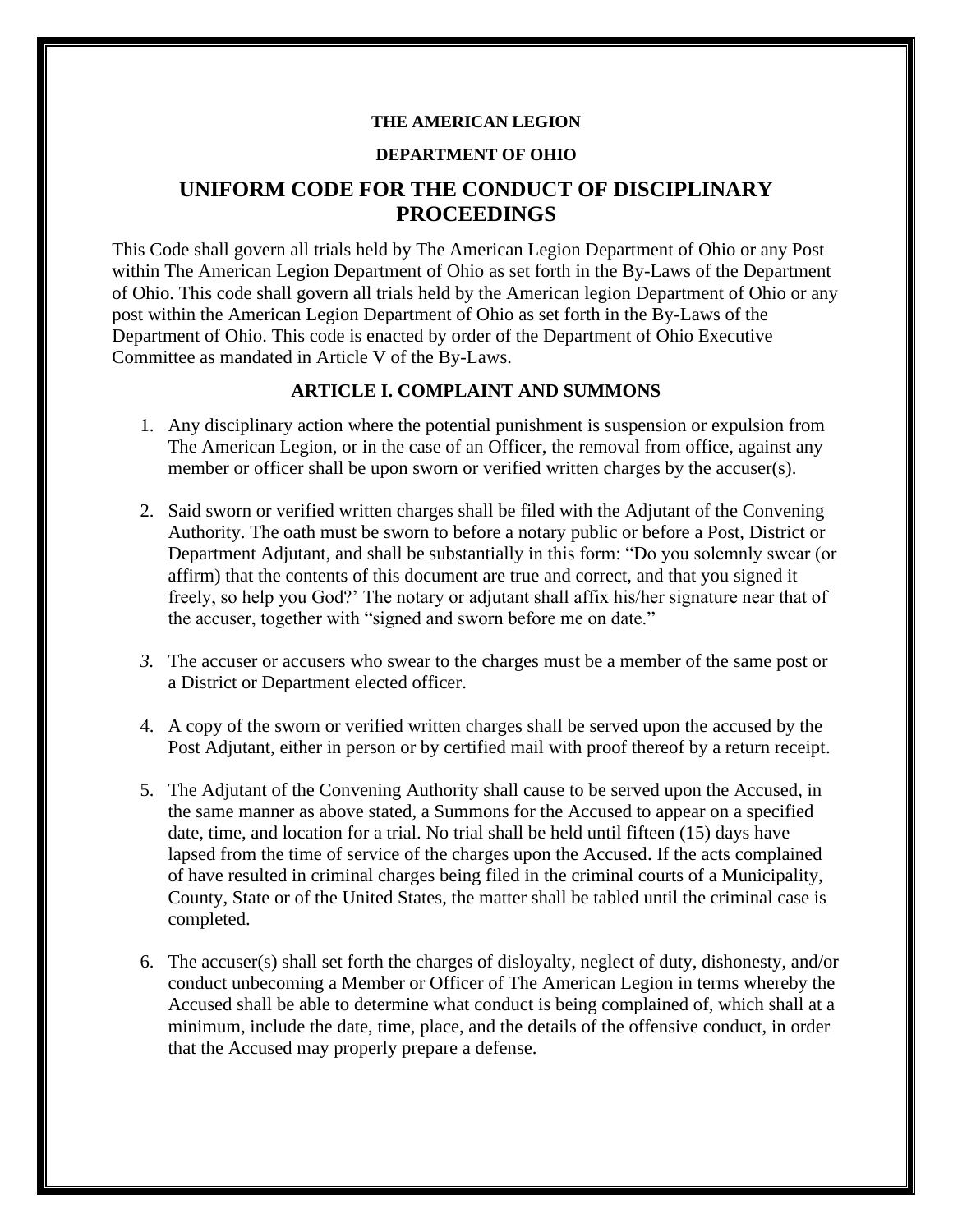- 7. The Accused may appear at the trial in person, through written answer, or with counsel. Counsel may be a member of The American Legion or a licensed attorney.
- 8. Either the Convening Authority or the Accused may apply for a continuance before the day of the trial. However, such a request must be in writing and show just cause for said request. The trial presiding officer shall rule on any such motion filed.
- 9. The Judge Advocate of the Convening Authority shall preside at the trial and shall have the power and authority to pass upon the materiality and relevancy of any evidence presented and shall have general power to prescribe the necessary and reasonable rules and regulations for the orderly procedure of said trial. *A guilty finding must be based on clear and convincing evidence.*
- 10. If the Judge Advocate of the Convening Authority is unable to preside at the trial, the District Commander shall be noticed of said inability, and the District Commander will then appoint a Judge Advocate or other suitable presiding officer as an ad-hoc Judge Advocate from within the physical.
- 11. The Adjutant of the Convening Authority shall provide a copy of the charges, summons and answer to the District Commander, who may appoint an official observer to attend the trial.

## **ARTICLE II. TRIAL BOARD & TRIAL PROCEDURE.**

- 1. The members of the trial board shall be members of the American Legion in good standing in the Department of Ohio. Preferably, they should be selected from the members of the Post that brought the charges. The Convening Authority shall select at least five (5) such members and no more than seven (7) such members. No person may be selected as a member of the trail board if they are an accuser or witness at the trial. No member of the trial board may be members of the appointing executive committee.
- 2. If any trial board member so selected states that he or she cannot fairly and impartially render a verdict in accordance with the evidence, then the presiding Judge Advocate shall strike those individuals from the trial board.
- 3. Both the accused person and the accuser may strike one (1) member from the trial board without showing any cause for such challenge. If the number of jurors is reduced below five (5), then the convening authority shall select additional jurors as required, who may not be challenged except for cause.
- 4. If five (5) impartial trial board members cannot be selected from the Post then the convening authority shall so notify the District Commander, who shall detail additional members from The American Legion in good standing within the District. The post holding the trial shall be responsible for any costs associated therewith.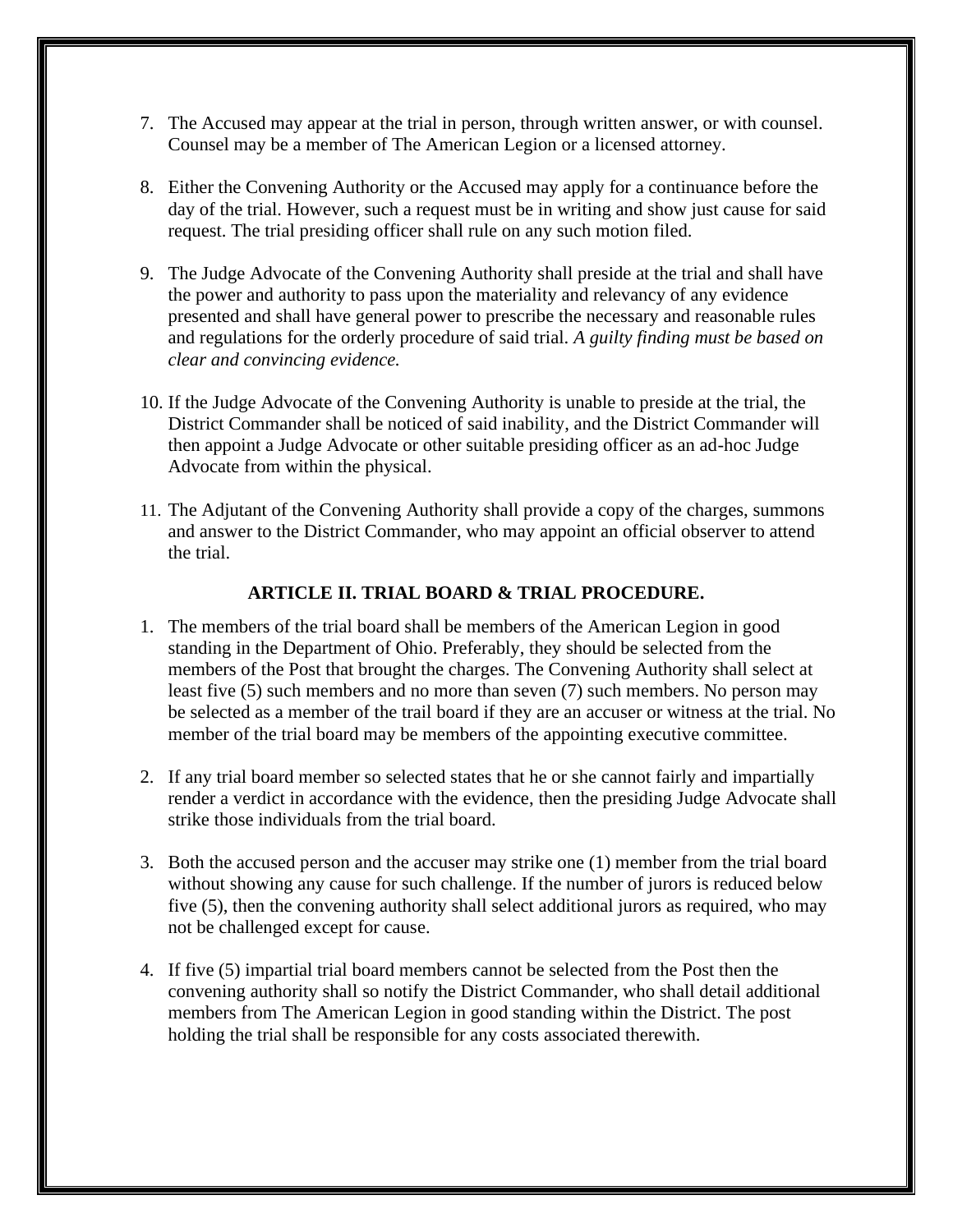- 5. At any time before the trial commences, the charges may be amended. However, if the charges are amended the Accused must be served with the amended charges and allowed fourteen (14) days before the trial can commence.
- 6. All testimony of witnesses must be taken under oath. The Accused shall have the right to confront and cross-examine any witnesses against him or her. No written statements, whether sworn or not, shall be admitted into evidence if the person who wrote the statement is not present to be confronted and cross examined by the Accused or counsel.
- 7. The Convening Authority shall have the trial and associated proceedings recorded by tape, video, or court reporter. The post holding the trial shall be responsible for any cost associated therewith.
- 8. The trail board verdict may include acquittal or guilty. Penalty imposed may include reprimand, probation on specified terms, suspension of membership for not more than one (1) year, or expulsion from membership in the American Legion.
- 9. The trial board decision shall be presented to the membership of the Post at the next regularly scheduled meeting of the Post. At that meeting, except in case of acquittal, the membership of the Post may approve, disapprove, or modify the findings of the trial board and any punishment imposed. Such decision at the general membership meeting of the Post shall be binding upon the Accused and the Post unless the Accused, within thirty (30) days from such decision, appeals to The American Legion, Department of Ohio.
- 10. The post adjutant shall, within 30 days of a decision of the post membership on a trial verdict that orders expulsion or suspension of a person from membership in the American Legion, notify the Adjutant of the Department of Ohio of said decision.
- 11. In the event of a conflict between these Rules and either the Constitution or Bylaws of The American Legion, Department of Ohio, the Constitution and/or Bylaws shall be controlling.

## **ARTICLE III. RULES GOVERNING APPEALS**

Any appeal taken from a trial held within the jurisdiction of The American Legion, Department of Ohio shall be governed by these rules.

- 1. A Notice of Appeal must be received by the Adjutant of the Department of Ohio within thirty (30) days of the final action of the entity bringing the charges or any appeal shall be waived. The notice of appeal shall contain the following:
	- a. The date, location, names of participants (Accused, Judge Advocate, witnesses, and trial board members) and verdict.
	- b. A concise and specific statement of why the accused believes he or she did not receive adequate due process and a fair trial.
	- c. A summary of the testimony of each witness, a written transcript or recording of the trial.
	- d. A concise statement of the final disciplinary action taken by the charging entity.